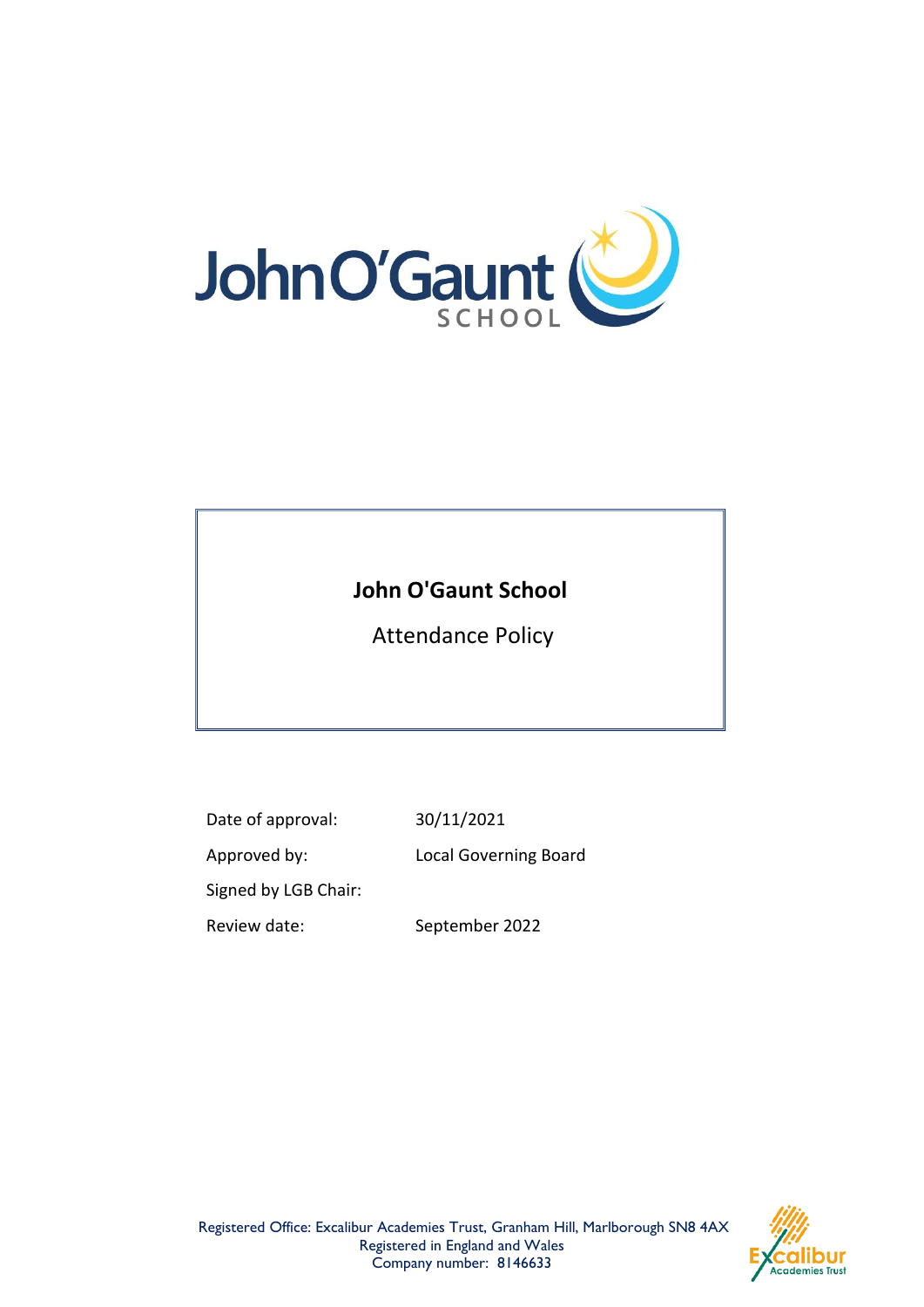

John O'Gaunt believes good attendance and punctuality gives students a better opportunity for success academically and personally thus helping towards developing their skills for life. All students deserve to be able to make the most of the opportunities available to them at John O'Gaunt. Good attendance and punctuality are essential now and, in the future, allowing students to maximise their educational potential.

# Aims

John O'Gaunt values all pupils. We believe that one of the most important factors in promoting good attendance is the development of positive attitudes towards school. To this end, we strive to make our school a happy and rewarding experience for all children, and to foster positive and mutually respectful relationships with parents.

John O'Gaunt aims to meet its obligations regarding school attendance by:

- Promote good attendance and punctuality
- Reduce absence in school which includes persistent absence
- Ensure every pupil has access to full-time education
- Provide support, advice and guidelines to parents, pupils and staff

## Legislation and Guidance

This policy meets the requirements of the school attendance guidance from the Department for Education (DfE), and refers to the DfE's 2015 statutory guidance on school attendance parental [responsibility measures.](https://www.gov.uk/government/publications/parental-responsibility-measures-for-behaviour-and-attendance) These documents are drawn from legislation setting out the legal powers and duties that govern school attendance including:

- The Education Act 1996
- The Education Act 2002
- The Education (Pupil Registration) (England) Regulations 2006 (as amended in 2010, 2011, 2013 and 2016)
- The Education (Penalty Notices) (England) Regulations 2007 (as amended in 2012 and 2013)

The policy also refers to The DfE's guidance on the [school census](https://www.gov.uk/government/publications/school-census-2017-to-2018-guide-for-schools-and-las) which explains the persistent absence threshold.

# **Procedures**

## **Attendance registers**

By law, all schools (except those where schools are boarders) are required to keep an attendance register, and all pupils must be placed on this register.

Every entry will be preserved for 3 years

Pupils must arrive in school by 8:40am on each school day.

The attendance register will be taken in morning tutor-times by tutors using Lesson Monitor (SIMS). Morning registration is from 8:45 – 9:10am each day.

On assembly days, a paper register is taken and returned to the Attendance Team for manual entry.

Supply staff who are unfamiliar with 'Lesson Monitor' will be provided with a paper register to be sent promptly to the Attendance team.

Students arriving at school after 8:45am should sign in at reception using the InVentry system.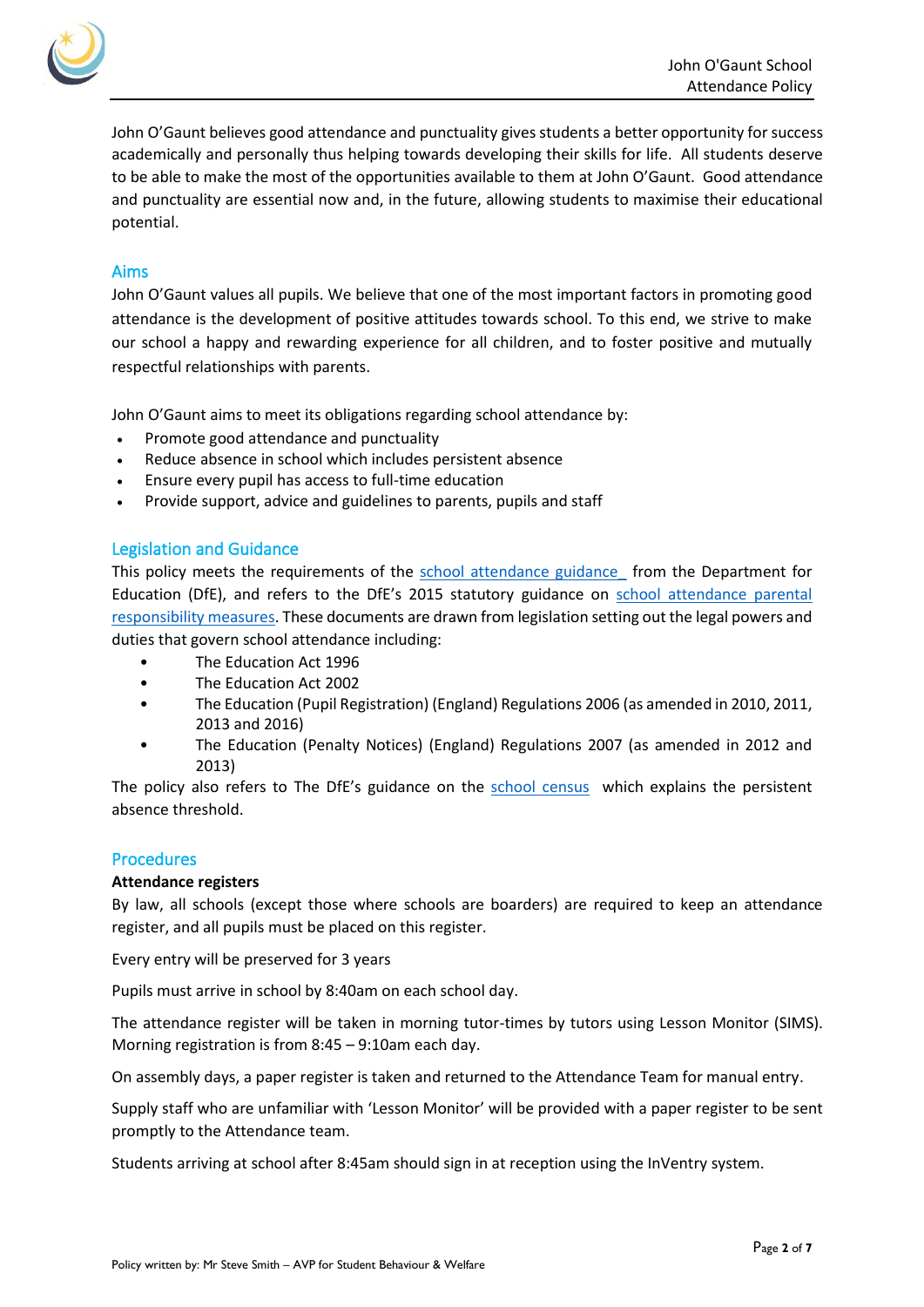

Students arriving after 9:10am will be marked as Late (after registers closed).

Subject staff should take a register in each lesson promptly, updating for any late arrivals.

In case of technical problems with SIMs, all tutors should access a folder daily, in which a paper register and any other important information are held. The paper register should be completed and returned promptly to the Attendance Team.

Students who arrive at or leave school outside normal registration times due to medical or other appointments must sign in/out at Reception using InVentry.

#### **Unplanned absence**

Parents must notify the school with an explanation for absence at the start of the first day of unplanned absence by 8:30am or as soon as is practically possible. Parents must continue to contact the school, confirming their childs absence on every day that they are away from school.

Absence can be reported by:

Phone: 01488 682400 Weduc Email: [attendance@johnogaunt.excalibur.org.uk](mailto:attendance@johnogaunt.excalibur.org.uk)

Absence due to illness will be authorised unless the school has a genuine concern about the authenticity of the illness.

If the authenticity of the illness is in doubt or has been longer than 5 days the school may ask parents for medical evidence this can include a specialist letter, prescription, appointment card or another appropriate form of evidence. We will not ask for this unnecessarily.

If the school is not satisfied by the authenticity of the illness, the absence will be recorded as unauthorised and parents will be notified of this.

#### **Medical appointments**

Medical appointments (Doctor, Dentist, and Optician) should be attempted to be made out of school hours wherever possible. If this is not possible, the pupil should be out of school for the minimum amount of time necessary. Advance warning is required for authorisation should the appointment need to be made during school.

Parents can inform the school of medical appointments by:

Phone: 01488 682400 Weduc Email: [attendance@johnogaunt.excalibur.org.uk](https://assets.publishing.service.gov.uk/government/uploads/system/uploads/attachment_data/file/907535/School_attendance_guidance_for_2020_to_2021_academic_year.pdf)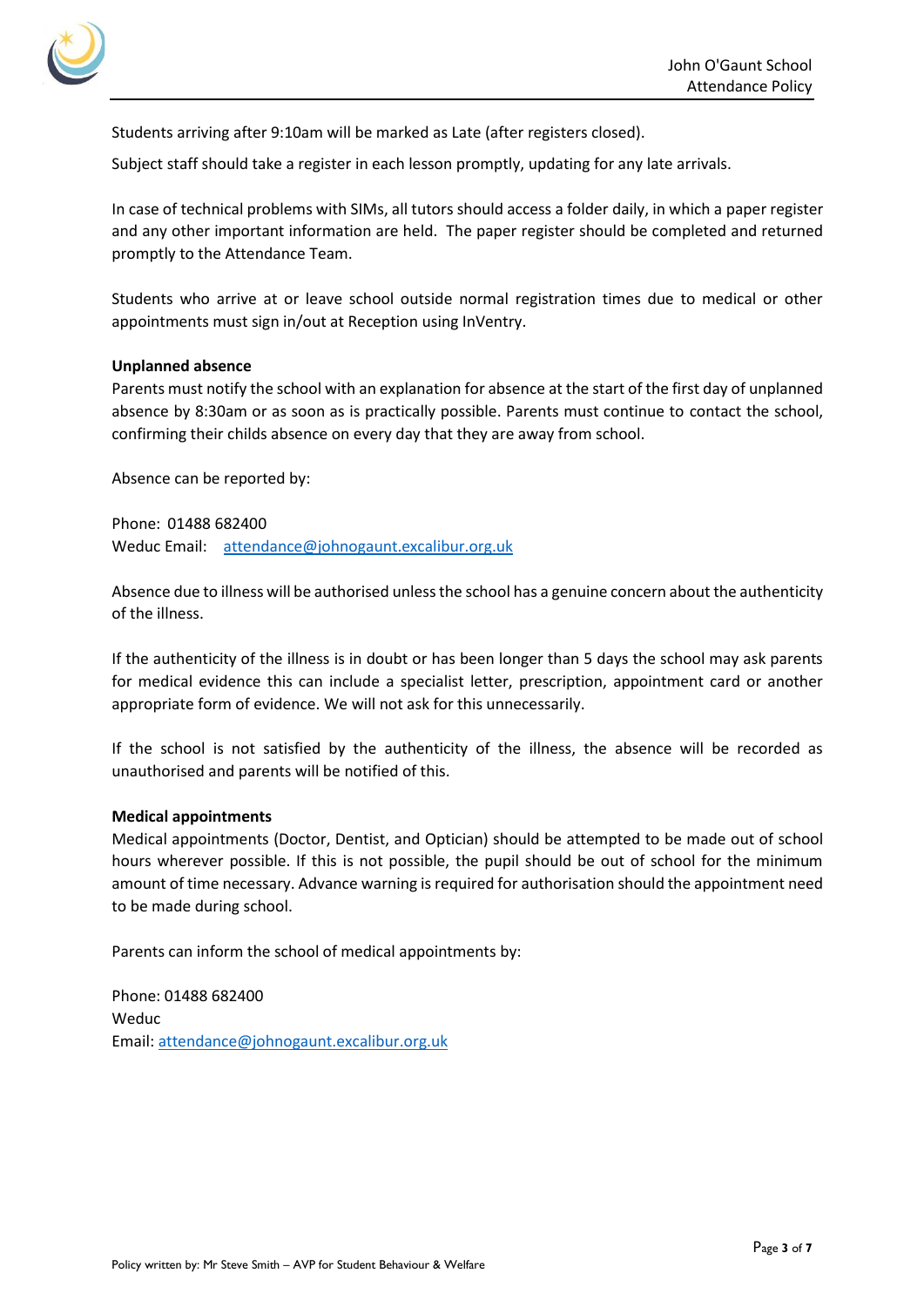

## **Following up absence**

The Attendance team at school will follow up any absence to ascertain the reason and ensure proper safeguarding action is taken where necessary. This is completed to ensure the correct code for attendance code is used. If we do not have a reason for absence, it will be recorded as unauthorised. We ask that you keep the school up to date with any telephone and email changes to support this.

#### **Reporting to parents**

Absence is also reported to parents in all school reports.

## **Authorised and unauthorised absence**

The school will authorise a medical absence where appropriate, noted earlier. The school may ask for evidence of an appointment. This could be in the form of an appointment card, appointment letter, letter from a professional, medication prescribed by a doctor or a copy of a prescription.

Only exceptional circumstances warrant an authorised leave of absence. The school will consider each application individually, taking into account the specific facts and circumstances and relevant background context behind the request. The request must be made by the parent with whom the child normally lives, and permission must be sought in advance. The school will not grant leave of absence unless there are exceptional circumstances. Where a leave of absence is granted, the school will determine the number of days the pupil can be away from school. A leave of absence is granted entirely at the Headteacher's discretion. Circumstances which could be authorised include significant family emergencies or funerals. Other authorised events include supervised sporting events or trials, theatre performances and participation in acts of religious worship

Parents should complete a Leave of Absence Request form which is available from the school. The request should be submitted as soon as it is anticipated. The school may request further information or evidence of an event, to support your request, before confirming authorised/unauthorised absence.

## **Unauthorised absence**

Absence will not be authorised unless a parent has provided a satisfactory explanation. Examples of unsatisfactory explanations include:

- Absences which have never been properly explained
- Shopping
- Having a haircut
- Birthdays (pupil or family member)
- Waiting at home for a washing machine to be mended, or a parcel to be delivered
- Day trips
- Long weekends and holidays in term time (unless very exceptional circumstances are agreed in writing, in advance by the school)
- Illness where the child is considered well enough to attend school
- Sibling is unwell

## **Reluctance to attend school**

Sometimes pupils can be reluctant to attend school or be very anxious about leaving home. We encourage parents and pupils to be open and honest with us about the reason for the pupil's absence.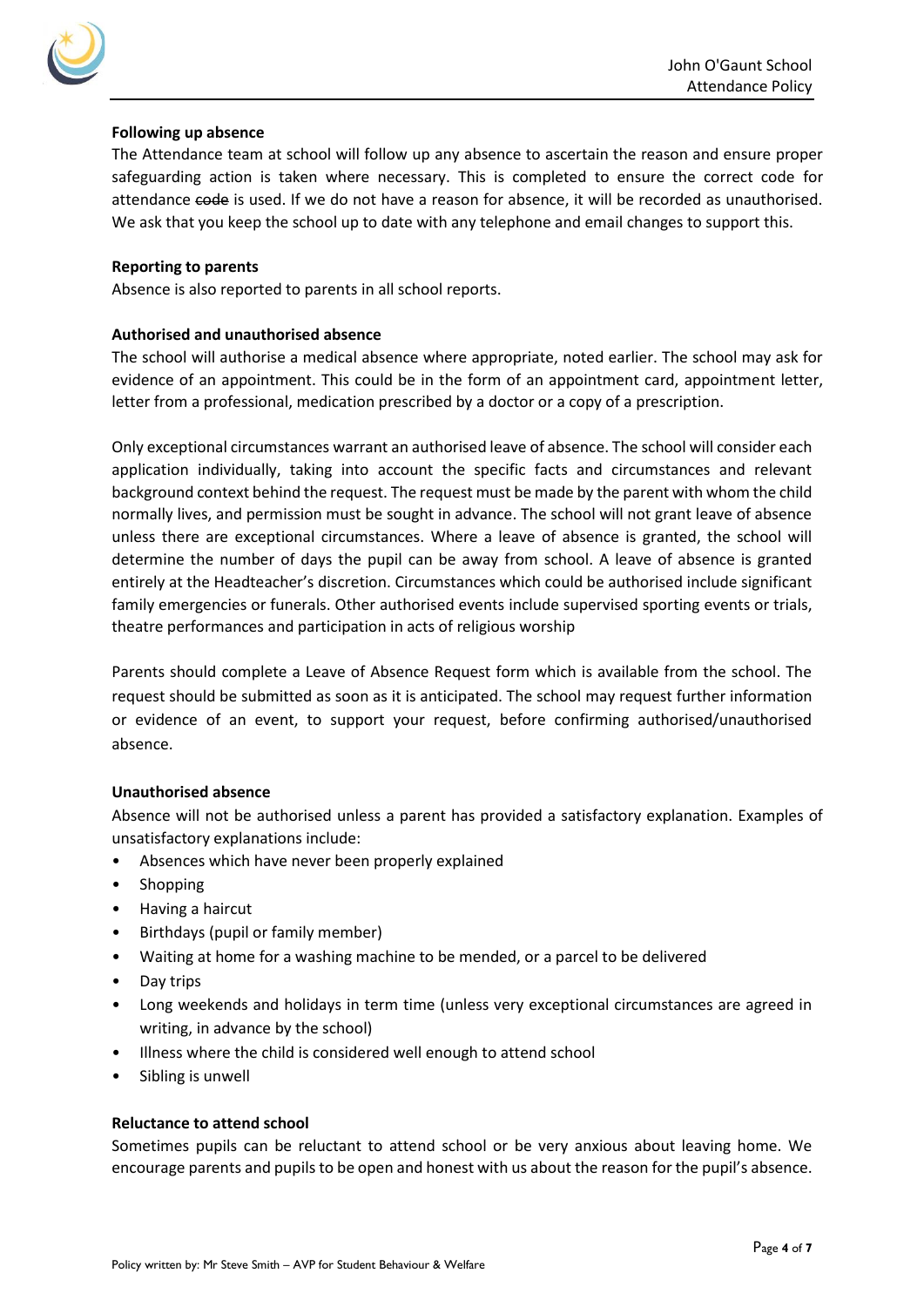

If a child is reluctant to attend, it is never better to cover up their absence or for a parent to give in to pressure to let the child stay at home. This can give the impression to the child that attendance does not matter and can make things worse. As a school, we need to understand the reasons why a pupil is reluctant to attend in order to be able to support pupils and parents in the best way. Please contact the school as soon as possible to speak to the student welfare team who will also discuss this with the relevant progress leader.

#### **Legal sanctions**

Parents have a legal responsibility to ensure that their child attends school on a regular basis. Unauthorised absence from school can result in a number of different outcomes for parents and children. Each case is considered individually. The school will refer cases of unauthorised absence that meet the threshold, currently 20 unauthorised sessions in 10 school week period, for a Penalty Notice to the Local Authority for legal action, unless there are reasonable grounds for not doing so. The outcome of a referral to the Local Authority may be a Penalty Notice or Prosecution.

A pupil's unauthorised absence from school could result in one of the following:

- 1. A Penalty Notice. The penalty is £60 payable within 21 days, rising to £120 if paid between 22 and 28 days. (Failure to pay will result in prosecution.)
- 2. Prosecution.
- 3. Education Supervision Order through the Family Courts

## **Strategies for Improving and Maintaining Good Attendance**

- Annual whole school and Year Group targets set and monitored on a termly basis.
- On-going attendance tracker information published and monitored.
- Students shown their attendance and discussed with tutors.
- The importance of good attendance will be emphasised at each phase transfer (KS2 to 3 and KS3 to 4) by the Progress Leaders.
- Attendance and punctuality audits to be carried out on a regular basis by the Attendance Team and Assistant Vice Principal who will liaise with Progress Leaders to target appropriate students.

## **Monitoring attendance**

- The attendance officer monitors pupil absence on a daily basis
- Parents are expected to call the school on the day of absence and any subsequent day after. All contact numbers are to be updated when needed.
- If after contacting parents attendance continues to drop, we may consider involving the Local Authority.
- The persistence absence threshold is 10%. If a pupil's individual overall absence rate is greater than or equal to 10%, the pupil will be classified as a persistent absentee.
- Pupil absence data is collected each term and published at national and local authority level through the DFE's school absence national statistics releases. We compare our data to the national average, and this is shared with governors.
- The Attendance Policy to be reviewed on an annual basis.

## Roles and Responsibilities

## **Parents**

- have a legal responsibility to ensure that their child attends school regularly and punctually.
- have a responsibility to ensure that their child is dressed in correct uniform, has the correct equipment for their lessons, have been adequately fed and received an appropriate amount of sleep.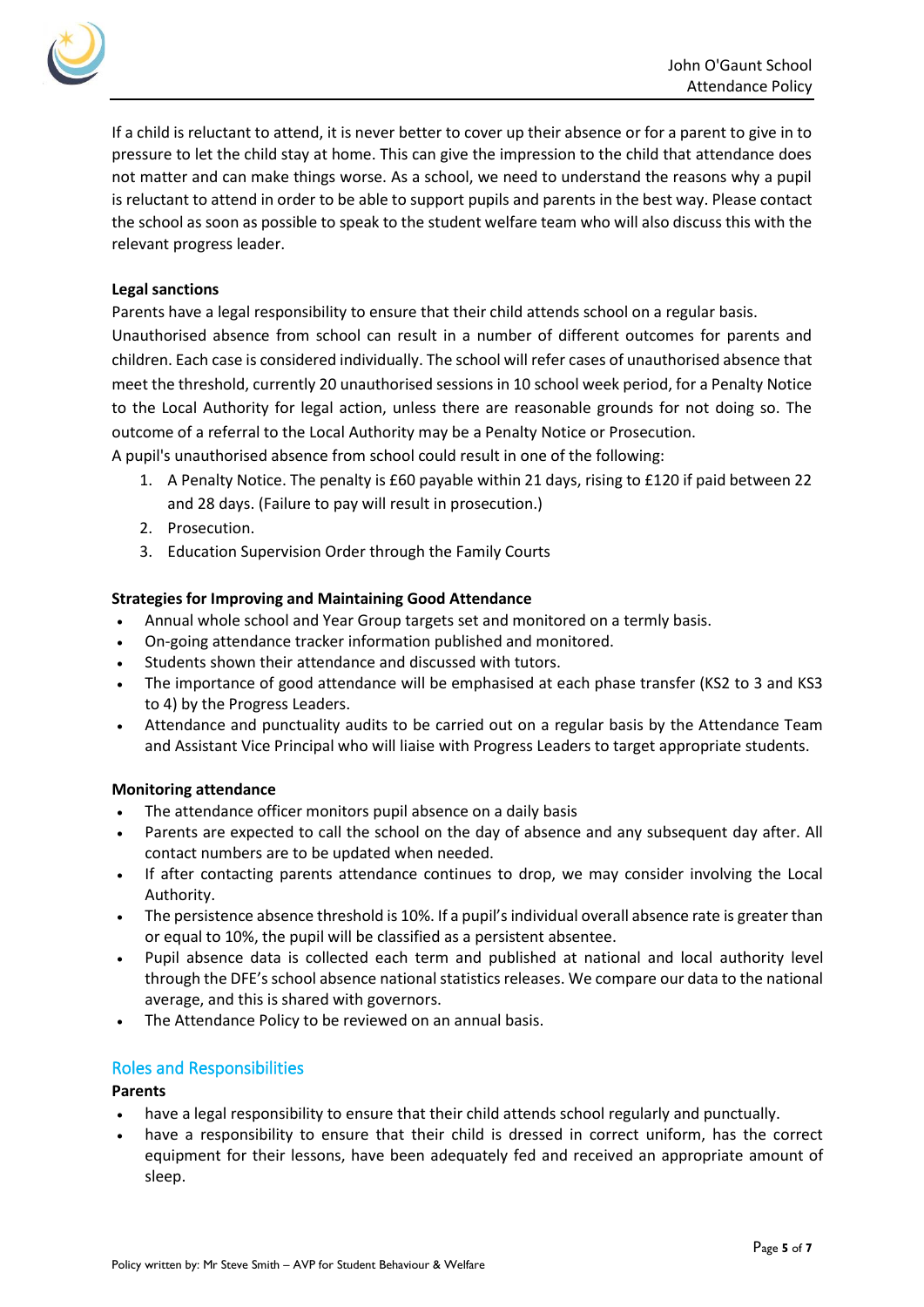

- need to work with the school in order to ensure that their children gain an appreciation of the importance of attending school regularly.
- should avoid removing their child for absences that will not be authorised (e.g. family holidays) and are responsible for keeping the school fully informed about any actual or potential absences.
- have a responsibility to work with the school by taking an active interest in their child's education.
- have a responsibility to work with the school to resolve problems relating to non-attendance and punctuality which might have a negative impact on their child's attendance.

#### **Students**

have a responsibility to attend school regularly and punctually in order to achieve their full potential.

#### **The Tutor**

- is responsible for making sure the register is taken accurately; for ensuring (in conjunction with the attendance team) that notes for each absence are received and recorded; for coding absences correctly on the absence report as required; for contacting parents as appropriate and setting targets for individual students and liaising with the Progress Leader and Attendance Team over any concerns.
- Tutors should also intervene to improve students who are not punctual

#### **The Class Teacher**

- is responsible for taking a register at the beginning of each lesson, adjusting for latecomers as required and taking regard of notes flagged next to individual student names.
- is responsible for alerting by emailing urgently if there are any suspicious absences from their classrooms.

#### **Progress Leader**

- is responsible for reinforcing the importance of regular attendance and punctuality for the Year Group through assemblies and meetings with Tutors and regularly reviewing and helping to update the spreadsheet at risk of persistent non-attendance (below 90%).
- monitoring registration procedures in the Year Group; setting targets across the Year Group; liaison with school's Attendance Team and organising School Attendance Meetings with parents.

#### **Assistant Vice Principal (Behaviour and Attendance)**

- will report to SLT on all aspects of attendance and punctuality.
- will establish annual attendance targets for the whole school and individual Year Groups.
- will regularly review Attendance and Punctuality data through the spreadsheet in consultation with Attendance Team and Progress Leaders.
- will monitor the effectiveness of all interventions to improve attendance and punctuality of individual students and Year Groups.

#### **Attendance Officer/Team**

- monitors attendance data at the school and at an individual pupil level.
- will provide weekly spreadsheet with attendance data.
- will support Progress Leaders in their liaison with parents making them aware of their responsibilities as listed below.
- conducts attendance meetings and liaises with the Education Welfare Officer.
- gathers necessary evidence for meetings, issuing fixed penalty notices.
- has overall responsibility for supporting good attendance and punctuality.